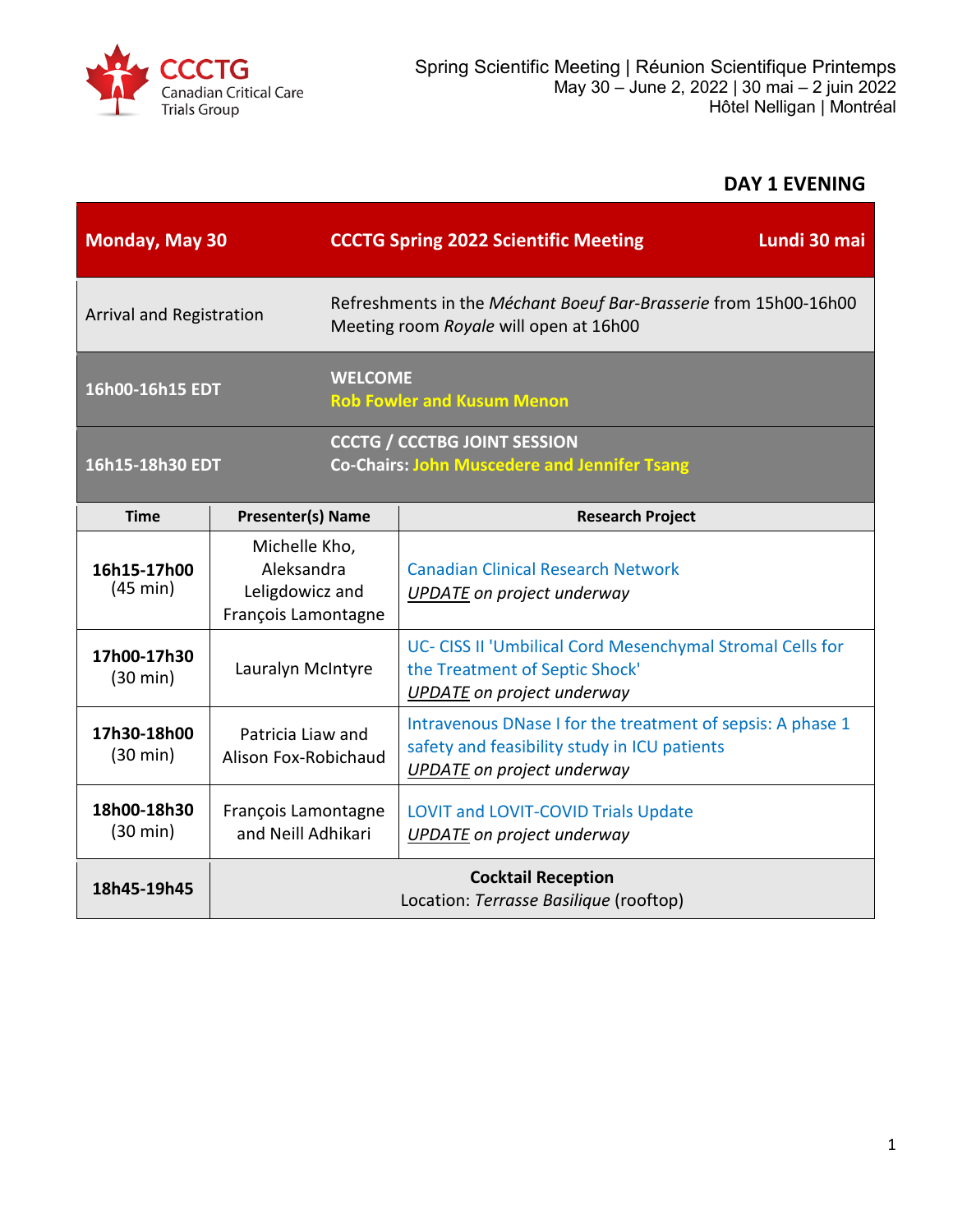

| <b>Tuesday, May 31</b>             |                                                                                                | <b>CCCTG Spring 2022 Scientific Meeting</b><br>Mardi 31 mai                                                                                       |
|------------------------------------|------------------------------------------------------------------------------------------------|---------------------------------------------------------------------------------------------------------------------------------------------------|
| 6h00-7h00                          |                                                                                                | Breakfast in the Méchant Boeuf Bar-Brasserie                                                                                                      |
| 7h00-11h30 EDT                     |                                                                                                | <b>CCCTG SESSION</b><br><b>Co-Chairs: Maureen Meade and Nadia Roumeliotis</b>                                                                     |
| <b>Time</b>                        | <b>Presenter(s) Name</b>                                                                       | <b>Research Project</b>                                                                                                                           |
| 7h00-7h40<br>$(40 \text{ min})$    | John Marshall,<br>Srinivas Murthy,<br>Alexis Turgeon,<br>Heather O'Reilly and<br>Zahra Bhimani | REMAP-CAP: An Update, Vision for the Future, and Discussion of<br>Platform Trial Consent Infographic Project<br><b>UPDATE</b> on project underway |
| 7h40-8h10<br>$(30 \text{ min})$    | Jay Park                                                                                       | <b>Economic Evaluation of Platform Trials</b>                                                                                                     |
| 8h10-8h30<br>$(20 \text{ min})$    | Nicole Yada                                                                                    | Administrative Data Linkage: Putting into Practice for your Studies<br>and Trials                                                                 |
| 8h30-9h00<br>$(30 \text{ min})$    | Michaël Chassé and<br>Nicole Yada                                                              | Using Real-World Data to Improve Clinical Trials: Update of the<br><b>NoN Data Committee</b><br><b>UPDATE</b> on project underway                 |
| 9h00-9h30<br>$(30 \text{ min})$    | Dayre McNally                                                                                  | Transforming Health Information, Research, and Scholarship<br>through Technology and Teamwork<br><b>UPDATE</b> on project underway                |
| 9h30-10h00                         | <b>COFFEE BREAK</b>                                                                            |                                                                                                                                                   |
| 10h00-10h30<br>$(30 \text{ min})$  | John Muscedere                                                                                 | <b>FORECAST Preliminary Results</b><br>Presentation of results                                                                                    |
| 10h30-11h00<br>$(30 \text{ mins})$ | Jennifer Tsang                                                                                 | <b>Update on Community ICU Research Program</b>                                                                                                   |
| 11h00-11h30<br>$(30 \text{ mins})$ | Imelda Galvin                                                                                  | Appreciation of Humanity & Empathy Among Critical Care<br><b>Physicians - A Mixed Methods Study</b><br><b>UPDATE</b> on project underway          |

*Board of Directors Meeting (CCCTG Board only) from 11h30-13h in Poésie, 2nd floor*

|             | <b>Research Career Development Day Presentations</b> |
|-------------|------------------------------------------------------|
| 11h45-13h15 | All are welcome. Lunch will be served at 12h30       |
|             | Location: Royale                                     |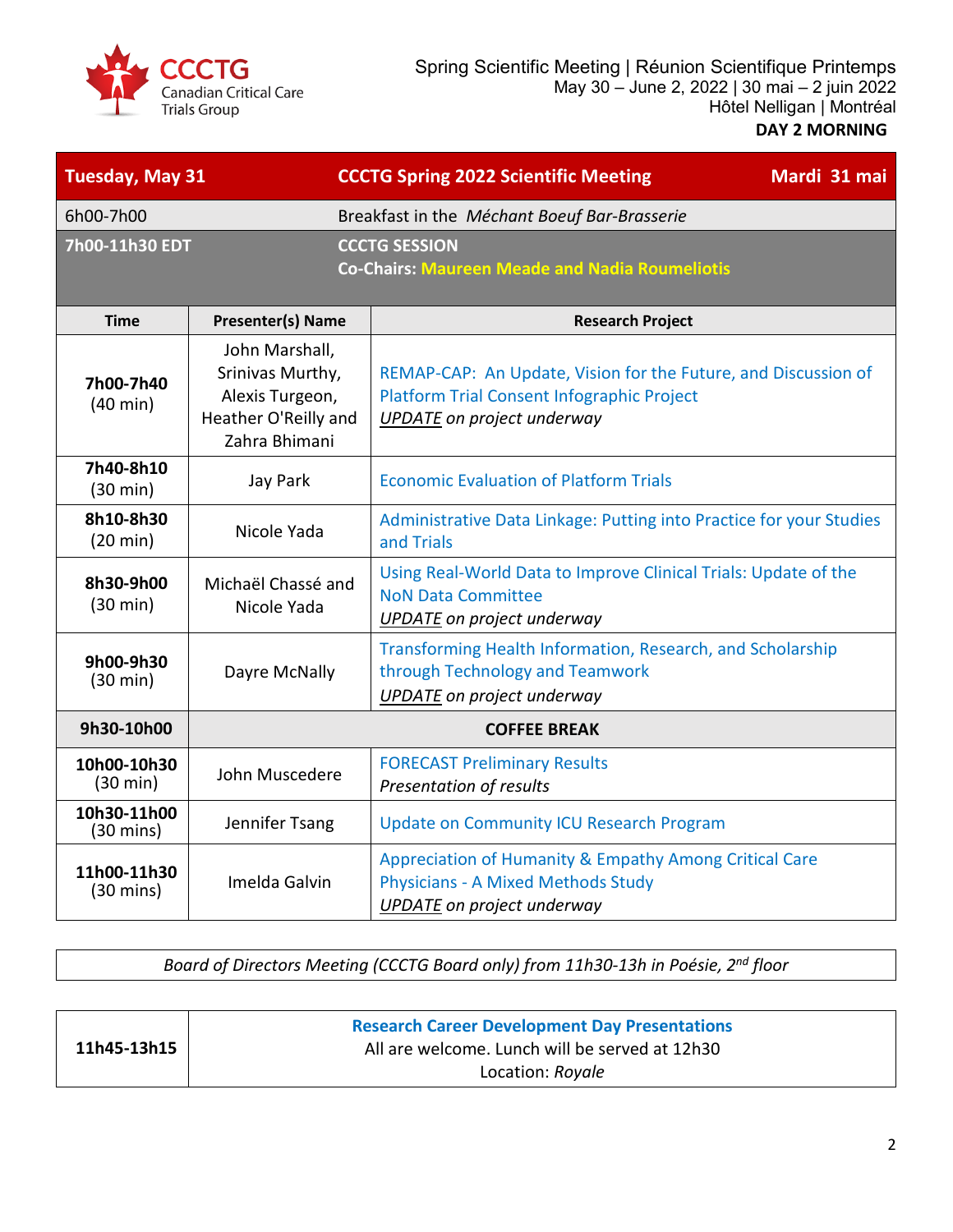

#### **DAY 2 AFTERNOON**

| <b>Tuesday, May 31</b>            |                                                                                        | <b>CCCTG Spring 2022 Scientific Meeting</b><br>Mardi 31 mai                                                                                                                             |
|-----------------------------------|----------------------------------------------------------------------------------------|-----------------------------------------------------------------------------------------------------------------------------------------------------------------------------------------|
| 15h00-18h00 EDT                   |                                                                                        | <b>CCCTG SESSION</b><br><b>Co-Chairs: Imelda Galvin and Lauralyn McIntyre</b>                                                                                                           |
| <b>Time</b>                       | <b>Presenter(s) Name</b>                                                               | <b>Research Project</b>                                                                                                                                                                 |
| 15h00-15h40<br>$(40 \text{ min})$ | Ryan Zarychanski and<br>Claudia dos Santos                                             | Therapeutic Plasma Exchange in Septic Shock (Plexsis): A<br><b>Pilot Study</b><br><b>NEW PROJECT proposal presentation</b>                                                              |
| 15h40-16h00<br>$(20 \text{ min})$ | <b>Kusum Menon</b>                                                                     | <b>SHIPSS - Stress Hydrocortisone in Pediatric Septic Shock</b><br>UPDATE on project underway                                                                                           |
| 16h00-16h30<br>$(30 \text{ min})$ | Laurie A. Lee                                                                          | <b>Comfort Holding in Critically III Kids</b><br><b>UPDATE</b> on project underway                                                                                                      |
| 16h30-16h45                       |                                                                                        | <b>AFTERNOON BREAK</b>                                                                                                                                                                  |
| 16h45-17h30<br>(45 min)           | Dayre McNally                                                                          | Rapid Correction of Vitamin D Deficiency in Pediatric Critical<br>Illness: A Phase III Multicentre Randomized Controlled Trial<br>(VITdALIZE-KIDS)<br><b>UPDATE</b> on project underway |
| 17h30-18h00<br>(30 min)           | Margaret Herridge                                                                      | The Canadian COVID-19 Prospective Cohort Study (CANCOV<br>and CANCOV2.0)<br><b>UPDATE</b> of project underway                                                                           |
| 18h30                             | Dinner together in Vieux-Montréal<br>Vieux-Port Steakhouse - Buy Tickets before May 27 |                                                                                                                                                                                         |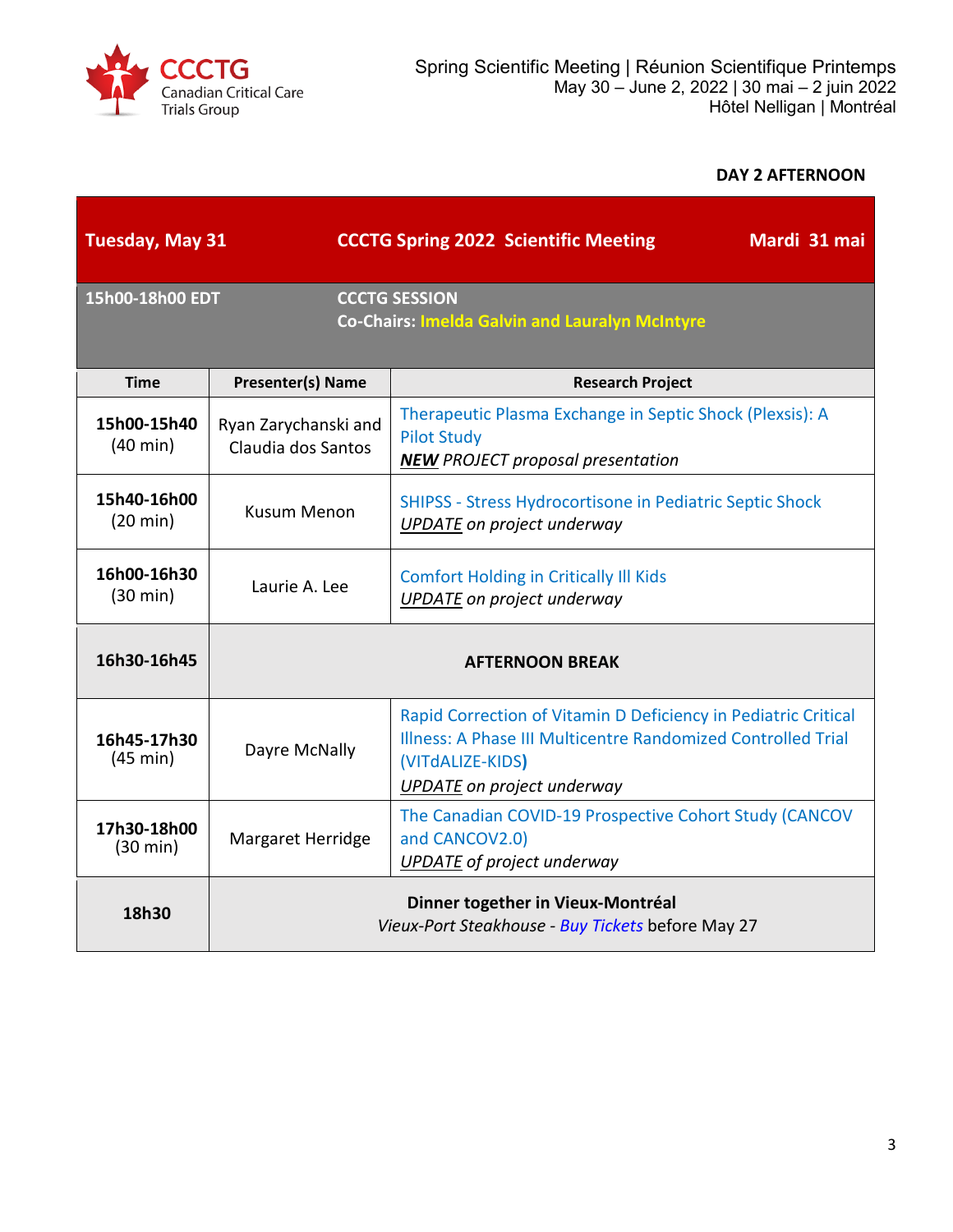

## **DAY 3 MORNING**

| <b>Wednesday, June 1</b>          |                                           | <b>CCCTG Spring 2022 Scientific Meeting</b><br>Mercredi 1 juin                                                                                                                        |
|-----------------------------------|-------------------------------------------|---------------------------------------------------------------------------------------------------------------------------------------------------------------------------------------|
| 6h00-7h00                         |                                           | Breakfast in the Méchant Boeuf Bar-Brasserie                                                                                                                                          |
| 7h00-11h30 EDT                    |                                           | <b>CCCTG SESSION</b><br><b>Co-Chairs: Deborah Cook and Laurie Lee</b>                                                                                                                 |
| <b>Time</b>                       | <b>Presenter(s) Name</b>                  | <b>Research Project</b>                                                                                                                                                               |
| 7h00-7h30<br>$(30 \text{ min})$   | Oleksa Rewa                               | Midodrine for the Early Liberation of Vasopressor Support in the<br><b>ICU (LIBERATE)</b><br><b>NEW</b> PROJECT proposal presentation                                                 |
| 7h30-8h00<br>(30 min)             | Kimia Honarmand<br>and Geeta Mehta        | Adjuvant Analgosedation in Mechanically Ventilated patients: A<br><b>Pilot Feasibility Randomized Controlled Trial</b><br><b>NEW PROJECT proposal presentation</b>                    |
| 8h00-8h30<br>$(30 \text{ mins})$  | William Beaubien-<br>Souligny             | Proactive Prescription-Based Fluid Management vs Usual Care in<br>Critically III Patients on Kidney Replacement Therapy (Probe-<br>Fluid)<br><b>NEW</b> PROJECT proposal presentation |
| 8h30-9h00<br>$(30 \text{ mins})$  | Edward (Ted) Clark                        | ALbumin To Enhance Recovery from severe Acute Kidney Injury<br>(ALTER-AKI)<br><b>NEW PROJECT proposal presentation</b>                                                                |
| 9h00-9h15<br>(15 min)             | <b>Michael Goldfarb</b>                   | Measuring Family Engagement in Critical Care: The FAME Study<br><b>NEW</b> PROJECT proposal presentation                                                                              |
| 9h15-9h45                         | <b>COFFEE BREAK</b>                       |                                                                                                                                                                                       |
| 9h45-10h30<br>(45 min)            | Chris Parshuram and<br>Dominique Piquette | InCURS, HARM, IATROGENIC, and ISHARE<br><b>UPDATE</b> on project underway                                                                                                             |
| 10h30-11h00<br>$(30 \text{ min})$ | Nadia Roumeliotis                         | Kids Discharged from ICU Sent Home: The KIDS-DISH Program of<br>Research<br><b>NEW</b> PROJECT proposal presentation                                                                  |
| 11h00-11h30<br>$(30 \text{ min})$ | John Marshall                             | <b>The RADAR Pilot Trial</b><br>UPDATE on project underway                                                                                                                            |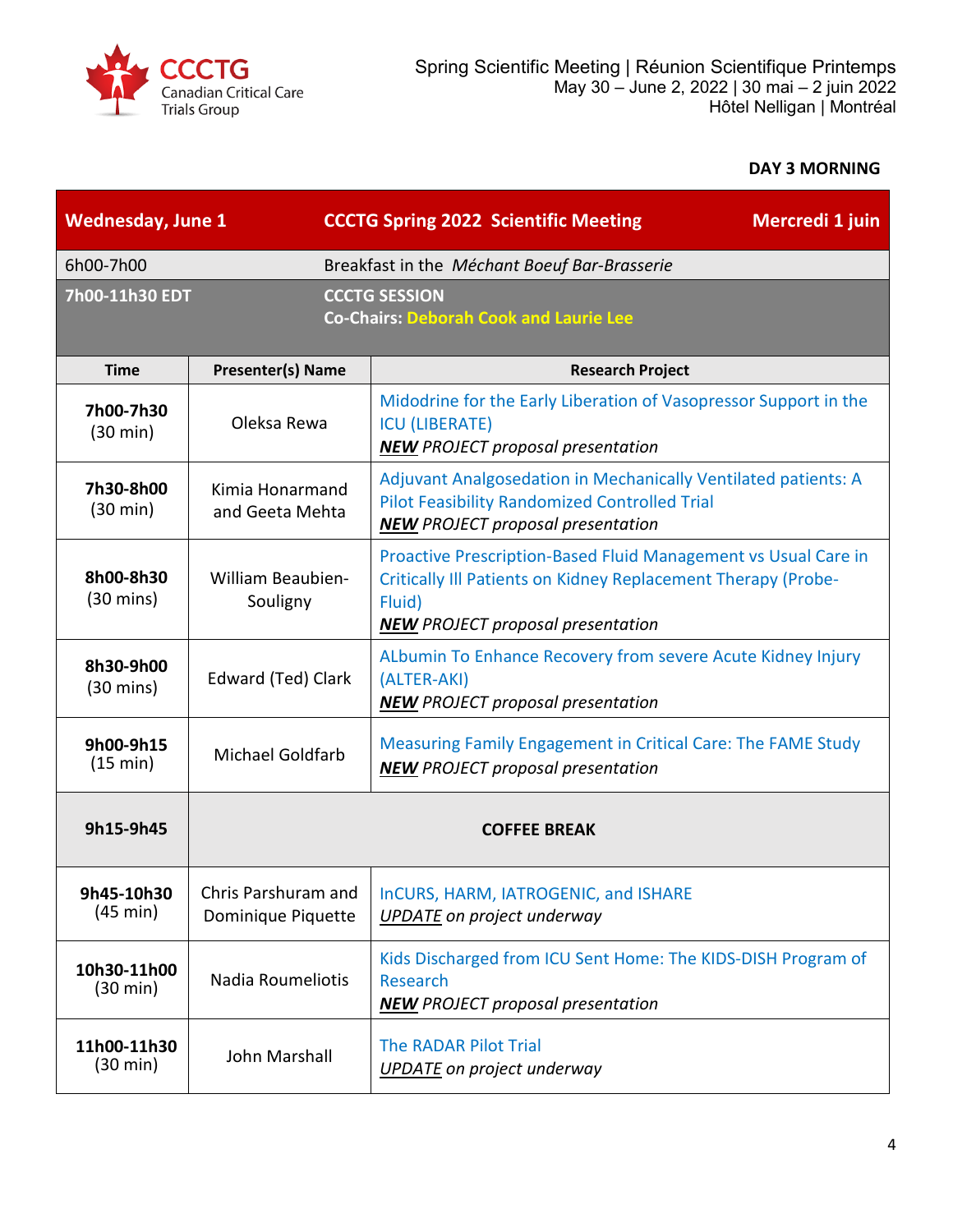

## **DAY 3 AFTERNOON**

| <b>Wednesday, June 1</b> |                                                | <b>CCCTG Spring 2022 Scientific Meeting</b><br>Mercredi 1 juin                                                                                                                                                                                                                                                                                                                                                                                                                                                                                                                                                               |
|--------------------------|------------------------------------------------|------------------------------------------------------------------------------------------------------------------------------------------------------------------------------------------------------------------------------------------------------------------------------------------------------------------------------------------------------------------------------------------------------------------------------------------------------------------------------------------------------------------------------------------------------------------------------------------------------------------------------|
| 15h00-16h30 EDT          |                                                | <b>CCCTG SESSION</b><br><b>Co-Chairs: Gord Boyd and Kimia Honarmand</b>                                                                                                                                                                                                                                                                                                                                                                                                                                                                                                                                                      |
| <b>Time</b>              | <b>Presenter(s) Name</b>                       | <b>Research Project</b>                                                                                                                                                                                                                                                                                                                                                                                                                                                                                                                                                                                                      |
| 15h00-15h30<br>(30 min)  | Patricia Fontela and<br><b>Srinivas Murthy</b> | Canadian Pediatric Intensive Care Consortium (CanPICC) /<br>Pediatric Outcomes Improvement through Coordination of<br>Research Networks (POPCORN) update<br><b>UPDATE</b> on project underway                                                                                                                                                                                                                                                                                                                                                                                                                                |
| 15h30-16h00<br>(30 min)  | Deborah Cook                                   | <b>REVISE</b><br><b>UPDATE</b> on project underway                                                                                                                                                                                                                                                                                                                                                                                                                                                                                                                                                                           |
| 16h00-16h30<br>(30 min)  | <b>Brief Updates Forum</b><br>(No slides)      | Conall Francoeur<br>Pediatric Death Determination - Physiology & Beyond<br>Lauralyn McIntyre<br>FLUID: Crystalloid FLUID Choices for Resuscitation of Hospitalized<br><b>Patients: A Pragmatic Cluster Cross Over Trial</b><br>Atsushi Kawaguchi & Philippe Jouvet<br>LongVentKids Study<br>Shane English<br>The SAHaRA Trial and the SAH Outcomes Program<br><b>Bram Rochwerg</b><br><b>FISSH: Fluids in Septic Shock</b><br>Dayre McNally<br>Building a Citizen Critical Care Community - The IC4U partnership: A<br>Sustainable Community for Patient and Citizen Engagement in<br><b>Canadian Critical Care Research</b> |
| 16h30-16h45              |                                                | <b>AFTERNOON BREAK</b>                                                                                                                                                                                                                                                                                                                                                                                                                                                                                                                                                                                                       |
| 16h45-18h00              | <b>All</b>                                     | <b>CCCTG Annual General Meeting</b>                                                                                                                                                                                                                                                                                                                                                                                                                                                                                                                                                                                          |